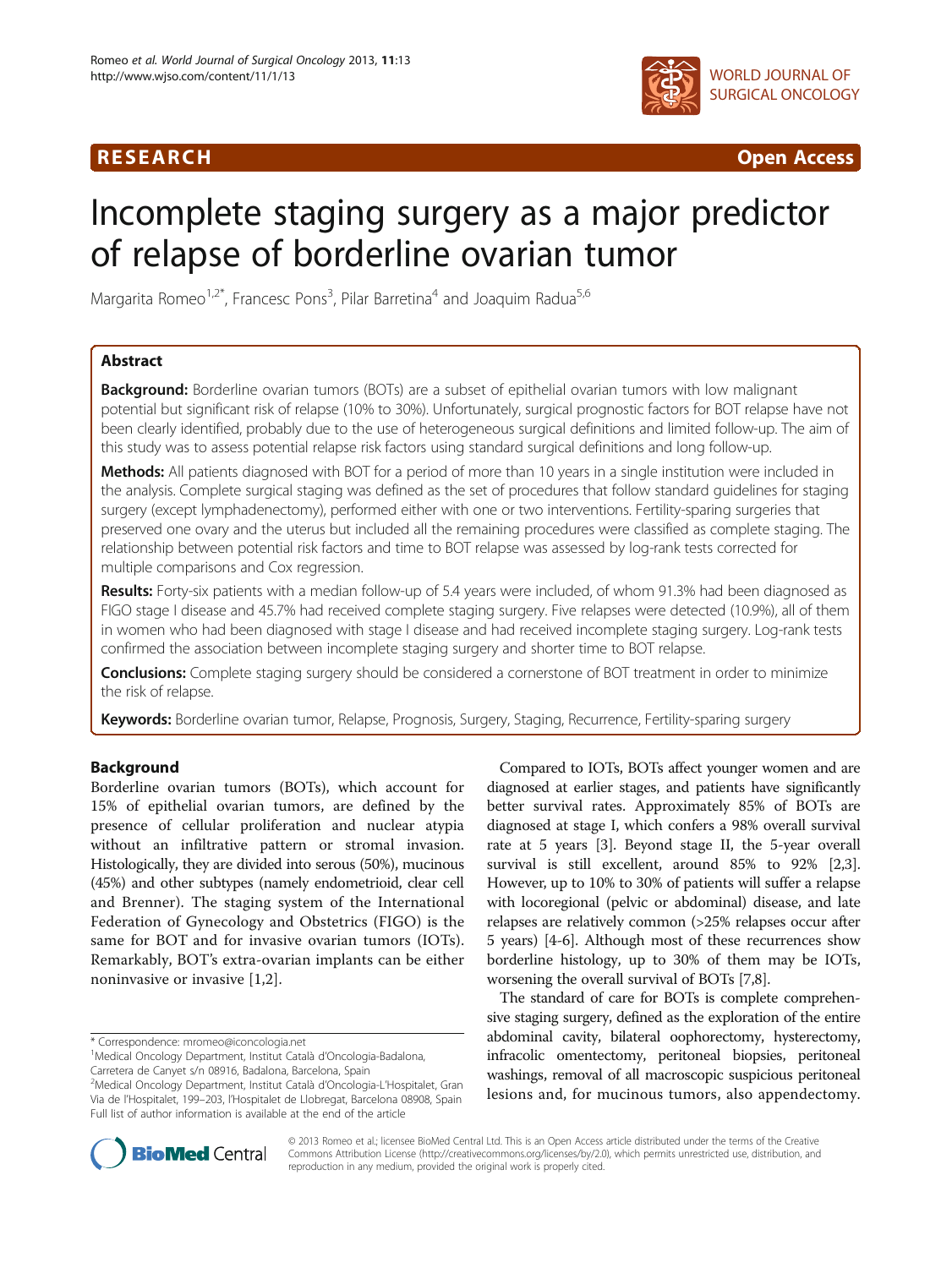Unfortunately, only 50% of patients undergo complete staging. Pelvic and para-aortic lymphadenectomy do not increase overall survival. Similarly, neither chemotherapy nor radiotherapy are currently accepted as part of the standard care, since randomized trials have failed to show a benefit to survival [[2\]](#page-6-0); chemotherapy is only considered in cases of peritoneal invasive implants [[9\]](#page-6-0).

The low incidence of BOTs has made it difficult to establish solid conclusions about their prognosis. Numerous studies confirm the association of several pathologic and clinical characteristics with an increased risk of BOT relapse, namely older age at diagnosis [\[2](#page-6-0)], invasive peritoneal implants (present in 15% to 40% of BOTs) [[10](#page-6-0)], advanced stage [[2,5,8](#page-6-0)], cyst rupture [\[11](#page-6-0)], stromal microinvasion [[5,12](#page-6-0)-[14\]](#page-6-0) and elevated baseline CA125 [[8,15-18\]](#page-6-0). Invasive peritoneal implants and an advanced stage have also been reported to decrease overall survival [\[2,5](#page-6-0),[8,10,18,19](#page-6-0)]. However, the prognostic impact of surgical procedures, such as fertility-sparing surgery or the surgical approach (that is, laparotomy vs laparoscopy), is currently inconclusive.

Fertility-sparing surgery (or 'conservative' surgery) showed an increased risk of relapse in some studies [[2,19,20\]](#page-6-0). The general objective of this approach is the preservation of the uterus and the contralateral, nonaffected ovary (or at least part of it) [\[2\]](#page-6-0), but the specific definition of the procedure (that is, including omentectomy or not) depends on the surgical team. Moreover, secondary complete surgery after completing childbearing is a standard procedure in some institutions but not in others. However, overall survival seems unaffected, probably because a significant number of these relapses exclusively involve the remaining ovary and can be surgically rescued [\[19](#page-6-0),[20\]](#page-6-0).

The findings of previous studies might also be influenced by the length of their follow-up. A follow-up period above 5 years has been claimed to be crucial in order to properly evaluate the relapse rate, due to the high number of late relapses [\[1,6\]](#page-6-0). Indeed, relapse rates range from 5% in series with median follow-up <3 years [\[21\]](#page-6-0) to 30% in series with median follow-up >5 years [\[5-7](#page-6-0)].

The aim of this study was to assess the potential associations between the different surgical procedures and the relapse rate of BOTs. With this aim, all patients diagnosed with BOTs during an 11-year timeframe in a single institution were classified according to strict surgical definitions. Given the results of previous studies, we hypothesized an association between incomplete surgical staging and increased risk of relapse.

## Methods

All patients diagnosed with BOT from 1 January 1992 to 31 December 2002 in a single institution were included in this study. The clinical data from each participant was

collected from medical files. The variables included in the analysis were: age, baseline CA125 and CA199 values, type of surgical staging (complete or not), fertility-sparing intention, surgical approach (laparoscopy or laparotomy), performance of lymphadenectomy, histology subtype (serous or mucinous), FIGO staging, intraoperative and pathologic cyst rupture, presence and type of peritoneal implants and peritoneal cytology results. Relapse and survival information was collected after at least 5 years of follow-up (31 December 2008).

Complete surgical staging was defined as the set of procedures that follow standard guidelines for staging surgery [\[9](#page-6-0)], independently of whether they were performed in one or two interventions (that is, a second procedure after completing childbearing). Fertility-sparing surgery was defined as a procedure in which the uterus and at least part of one ovary were preserved with the aim of preserving fertility. Fertility-sparing surgery that included all the procedures of complete surgical staging except for hysterectomy and unilateral oophorectomy, were considered as complete staging. Histological typing was performed according to the World Health Organization's system. The staging system was based on the 2006 FIGO stage system for ovarian cancer [\[1,2\]](#page-6-0).

Baseline CA125 and CA199 values, type of surgery, surgical approach, performance of lymphadenectomy, histology subtype, FIGO staging, intraoperative and pathologic cyst rupture, presence of peritoneal implants and their invasiveness and peritoneal washing cytology results were included as potential risk factors for relapse. The time to relapse was defined as the time from surgery to relapse.

Due to the presence of censorship (for example, because of follow-up failure or deaths from intercurrent disease), the influence of the potential risk factors on the time to relapse was assessed using survival-analysis log-rank tests, rather than simply comparing the relapse frequencies. The false discovery rate (FDR) was used to correct for multiple comparisons. A multivariate analysis of the risk of relapse, as a function of the factors found to be statistically significant prognostic factors in the univariate analysis, was performed using Cox regression. The data were analyzed using the SPSS (SPSS Inc, Chicago, IL) version 17.0 statistical package.

## Results

## Description of the sample

Forty-six women were diagnosed with BOT between January 1992 and December 2002. The median time of follow-up (from diagnosis to relapse or last date of follow-up) was 5.4 years (interquartile range: 2.5 to 6 years). Their demographic characteristics are shown in Table [1](#page-2-0).

Twenty-five patients (54.3%) received incomplete staging surgery. The main reason that these surgeries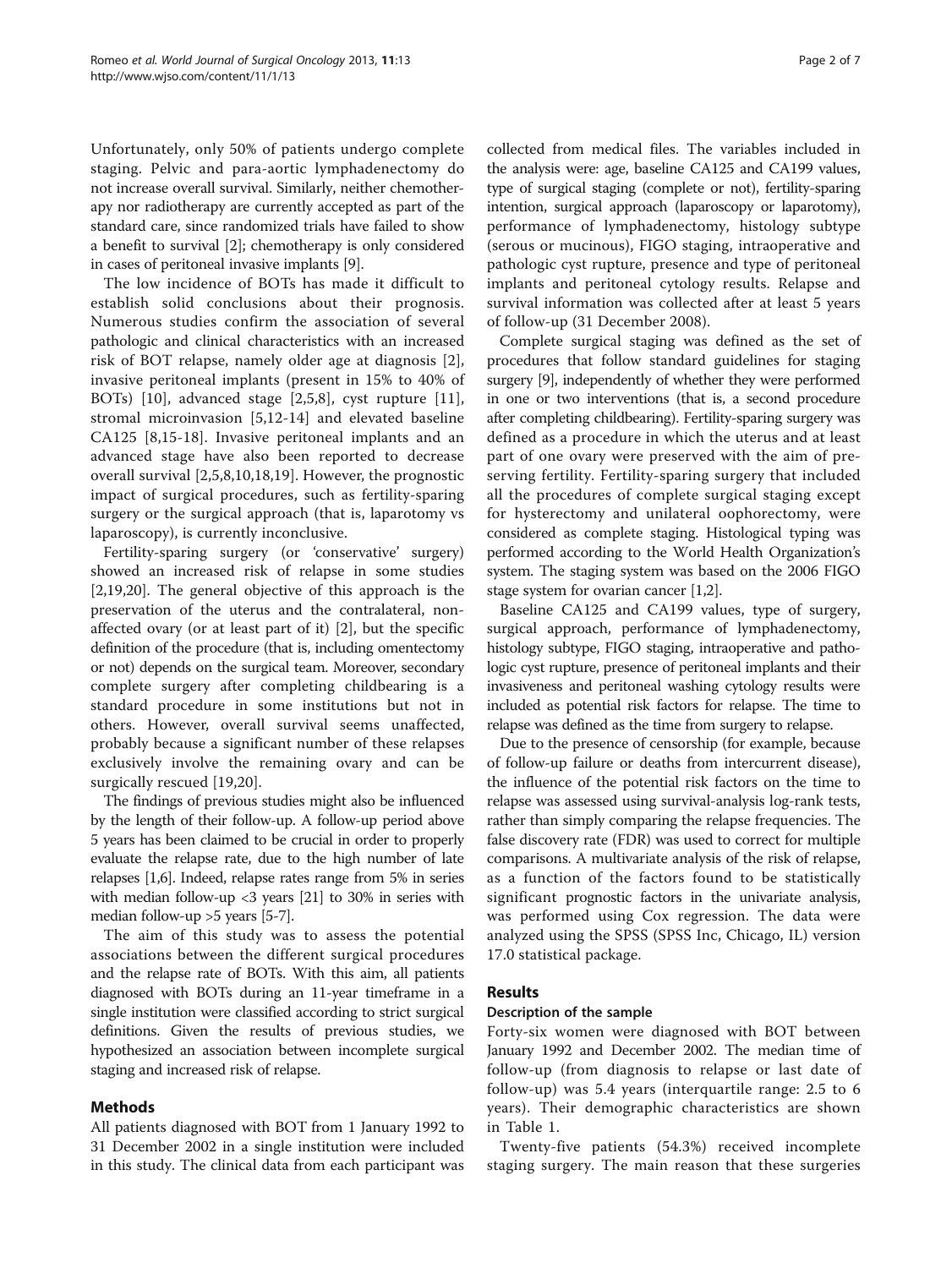## <span id="page-2-0"></span>Table 1 Characteristics of the whole cohort

|                                             | Number of women   | %     |
|---------------------------------------------|-------------------|-------|
| Median time of follow-up (years)            | 5.4               |       |
| Interquartile range (years)                 | $2.5$ to 6        |       |
| Mean age at diagnosis (years $\pm$ SD)      | $47.77 \pm 16.45$ |       |
| Histology ( $n = 46$ ):                     |                   |       |
| Serous                                      | 21                | 45.7  |
| Mucinous (intestinal + Müllerian)           | 24                | 52.2  |
| Clear-cell tumor                            | 1                 | 2.1   |
| CA125 or CA199 before surgery ( $n = 34$ ): |                   |       |
| Elevated (>35 UNL)                          | 27                | 79.4  |
| Normal                                      | 7                 | 20.6  |
| Approach ( $n = 46$ ):                      |                   |       |
| Laparotomy                                  | 40                | 87.0  |
| Laparoscopy                                 | 6                 | 13.0  |
| Surgery ( $n = 46$ ):                       |                   |       |
| Complete                                    | 21                | 45.7  |
| Incomplete                                  | 25                | 54.3  |
| Lymphadenectomy ( $n = 46$ ):               |                   |       |
| Pelvic +/- para-aortic                      | 21                | 45.7  |
| None                                        | 25                | 54.3  |
| Intraoperative cyst rupture ( $n = 44$ ):   |                   |       |
| Yes                                         | 2                 | 4.5   |
| No                                          | 42                | 95.5  |
| Pathologic cyst rupture ( $n = 46$ ):       |                   |       |
| Yes                                         | 10                | 21.7  |
| No                                          | 36                | 78.3  |
| Peritoneal implants ( $n = 46$ ):           |                   |       |
| Invasive                                    | 0                 | 0.0   |
| Non-invasive                                | 2                 | 4.3   |
| None                                        | 33                | 71.7  |
| Not described by surgeon                    | 11                | 23.9  |
| Peritoneal washings ( $n = 46$ ):           |                   |       |
| Positive                                    | 0                 | 0.0   |
| Negative                                    | 46                | 100.0 |
| FIGO staging ( $n = 46$ ):                  |                   |       |
| ΙA                                          | 23                | 50.0  |
| IB                                          | 7                 | 15.2  |
| IC                                          | 12                | 26.1  |
| $\geq$ II                                   | 3                 | 6.5   |
| Information not available                   | 1                 | 2.2   |

were considered 'incomplete' was the understaging of the abdomen, including the lack of infracolic omentectomy, the incomplete exploration of the entire abdominal cavity, and the paucity of peritoneal biopsies and peritoneal washings. There was no residual macroscopic disease in any case. Lymphadenectomies were performed in 21 of the 46 patients (45.7%), all of which included both pelvic and retroperitoneal areas; the mean number of resected nodes was 12.

Most of the patients (91.3%) were diagnosed as FIGO stage I. Peritoneal implants were found in 3 patients (6.7%), none of them invasive. No affected nodes were found by the pathologic examinations of any patient. Adjuvant treatment was not administered to any patient, according to National Comprehensive Cancer Network guidelines [[9\]](#page-6-0).

Laparotomy was the most frequent surgical approach (87%). Intraoperative cyst rupture was observed in only 2 patients (4.5%), but the relative frequency seemed higher in those women who had received laparoscopy (1 out of 6 patients, 16.7%), though this difference did not reach statistical significance (Fisher's exact test  $P > 0.05$ ). No port site metastases were developed in patients operated on by laparoscopy.

Three deaths were reported: two in patients free of recurrence, and one caused by invasive tumor progression 6.7 years after the initial diagnosis (see Table [2](#page-3-0)).

The intention of surgical intervention preserving at least one ovary and the uterus was not recorded in all of the medical files of patients who underwent this type of surgery. Thus, we were unable to establish whether fertility-sparing interventions in women aged 40 to 50 who already had children should be considered as fertility-sparing surgery or whether, conversely, they were merely incomplete.

## Recurrence characteristics

Five recurrences (10.9%) were detected (Table [2\)](#page-3-0). All patients who eventually relapsed had been considered stage I BOT, and none of these patients had received complete surgical staging (their interventions had been cystectomies or unilateral adnexectomies). The mean time for recurrence was  $3.3 \pm 2.1$  years. Laparoscopy had been used in 3 cases (60%). Three relapses were invasive (stage IA mucinous IOT in the contralateral ovary, stage IIC mucinous IOT and stage IIIC serous IOT), whilst the other two had borderline histology (one mucinous in the remaining ovarian tissue and the other serous in the contralateral adnex). Thus, 3 relapses (60%) involved the remaining adnexes exclusively, and 2 (40%) were stage II or above. Salvage treatment at relapse was based on debulking surgery in all patients but one, in whom a unilateral salpingo-oophorectomy plus total abdominal hysterectomy was performed.

At the date of last control, the three women with relapse confined to adnexes were free of disease, the woman with invasive stage IIIC relapse was alive with disease and the woman with invasive stage IIC relapse had died because of disease.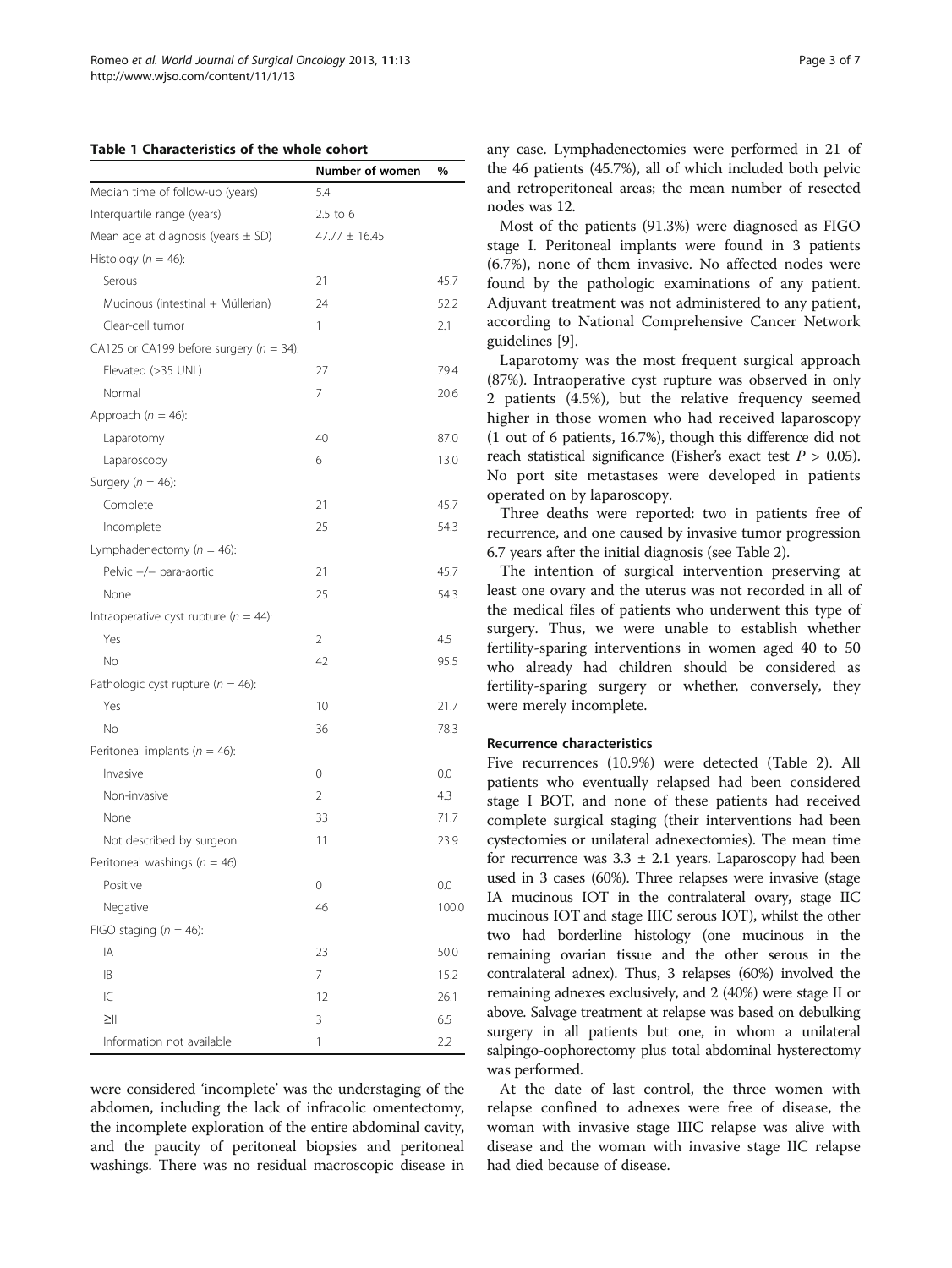## <span id="page-3-0"></span>Table 2 Description of the five recurrences

|         | Age at<br>diagnosis | FIGO staging | Intraoperative/<br>pathologic<br>cyst rupture | Approach   | Kind of operation<br>(none of them had at diagnosis<br>any re-resection) | Serum marker   | Years from<br>first surgery<br>to recurrence | Nature of<br>relapses | Recurrence site            | <b>Treatment for</b><br>relapse | Last control<br>status  | Time of<br>follow-up<br>(years) |      |
|---------|---------------------|--------------|-----------------------------------------------|------------|--------------------------------------------------------------------------|----------------|----------------------------------------------|-----------------------|----------------------------|---------------------------------|-------------------------|---------------------------------|------|
|         | 34.53               | IA           | <b>No</b>                                     | <b>LSC</b> | Adnexectomy                                                              | $CA199 = 7939$ | 1.4                                          | IOT mucinous          | contralateral<br>ovary, IA | debulking                       | Free of disease         | 6.06                            |      |
|         |                     | Neg washings |                                               |            |                                                                          | $CA125 = 4387$ | intestinal                                   |                       |                            |                                 |                         |                                 |      |
|         | 2 35.63             | IC           | No / Yes                                      | LT         | Adnexectomy                                                              |                | $\bigcap$<br>∠                               | <b>BOT</b> serous     | contralateral              | $USO + TAH$                     | Free of disease         | 10.14                           |      |
|         |                     | Neg washings |                                               |            |                                                                          |                |                                              |                       | ovary                      |                                 |                         |                                 |      |
|         | 3 20.30             | IC           | No / Yes                                      | <b>LSC</b> | Cystectomy                                                               |                |                                              | $\bigcap$<br>∠        | BOT mucinous same ovary    |                                 | debulking               | Free of disease                 | 5.80 |
|         |                     | Neg washings |                                               |            |                                                                          |                |                                              | intestinal            |                            |                                 |                         |                                 |      |
|         | 4 62.62             | IC           | Yes                                           | <b>LSC</b> | Adnexectomy                                                              | $CA125 = 554$  | 6.2                                          | IOT serous            | pelvic lymph               | $debulk$ ing +                  | Alive with disease 9.66 |                                 |      |
|         |                     | Neg washings |                                               |            |                                                                          |                |                                              |                       | node IIIC                  | chemotherapy                    |                         |                                 |      |
| 5 38.42 |                     | IA           | <b>No</b>                                     | LT         | Adnexectomy                                                              |                |                                              | 4.7                   | IOT mucinous<br>intestinal | positive ascites,<br>llС        | debulking               | Dead of disease                 | 6.69 |
|         |                     | Neg washings |                                               |            |                                                                          |                |                                              |                       |                            |                                 |                         |                                 |      |

BOT, borderline ovarian tumor; IOT, invasive ovarian tumor; LSC, laparoscopy; LT, laparotomy; USO + TAH, unilateral oophorectomy plus total abdominal hysterectomy.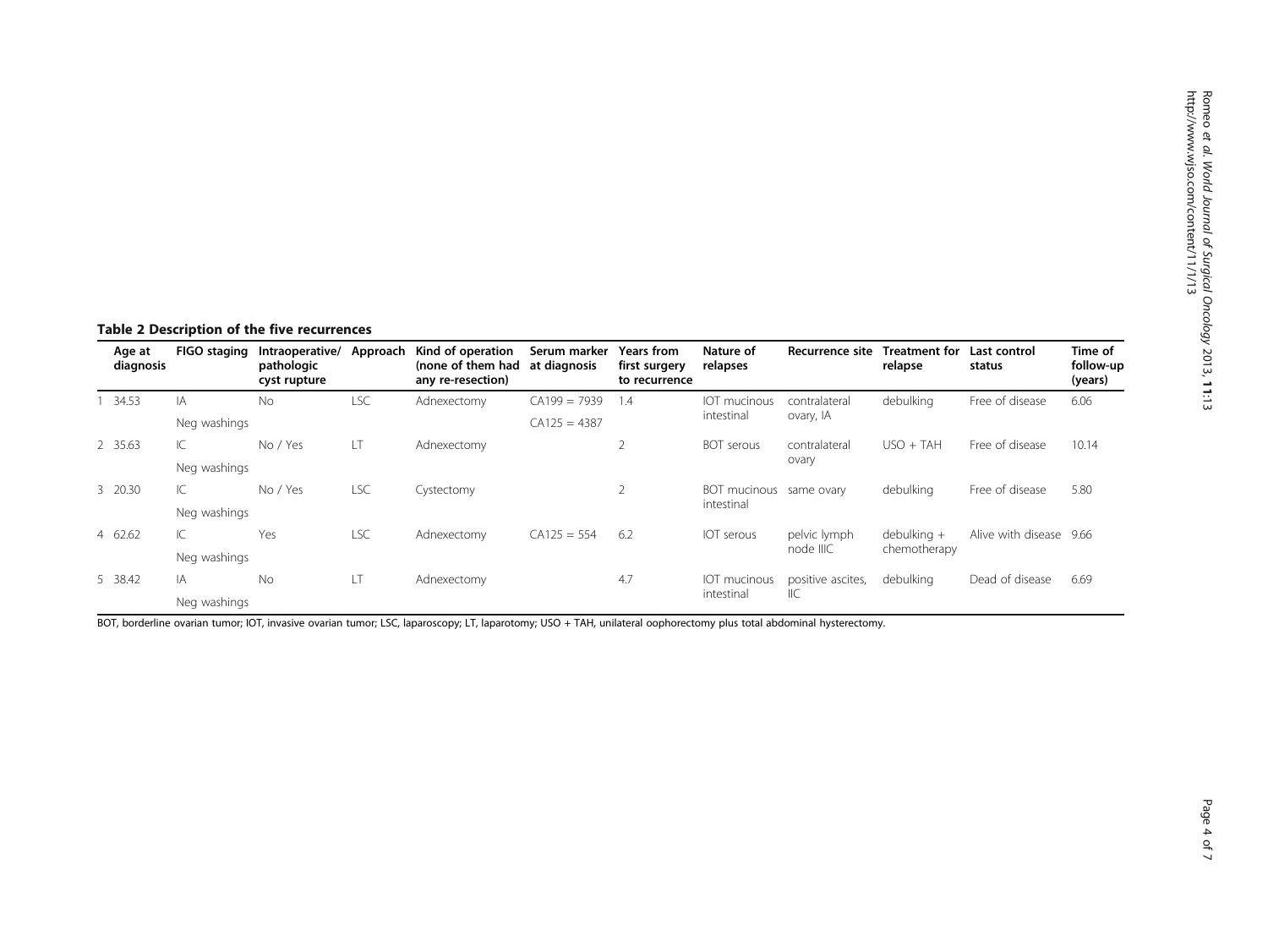### Relapse prognostic factors

The time to relapse was found to be significantly lower in those patients who had undergone incomplete staging surgery ( $\chi^2$  = 5. 507, degrees of freedom –df- = 1, uncorrected  $P = 0.019$ , FDR-corrected  $P = 0.038$ ), in those patients operated on by laparoscopy ( $\chi^2$  = 8.072, df = 1, uncorrected  $P = 0.004$ , FDR-corrected  $P = 0.024$ ), and in those patients without lymphadenectomy ( $\chi^2$  = 5.862, df = 1, uncorrected  $P = 0.015$ , FDR-corrected  $P = 0.038$ ). The omnibus test of a Cox regression using these surgical factors was statistically significant ( $\chi^2$  = 10.281, df = 3,  $P = 0.016$ , thus rejecting the joint hypothesis that the coefficients are all zero. Individual tests for the regression coefficients were not statistically significant (Wald = 0.003 to 0.612, df = 1,  $P > 0.05$ ), though this could potentially be due to collinearity as these three surgical factors were not independent ( $\chi^2$  = 5.217 to 15.146, df = 1, P = 0.001 to 0.030) (Figure 1).

No significant differences were found depending on the histology type, FIGO or the presence of pathologic cyst rupture. The presence of intraoperative cyst ruptures, positive peritoneal washing or peritoneal implants could not be included in the analysis due to the low frequencies of these events (2, 0 and 3 respectively). CA125 and CA199 values were not included because the values were missing in most of the patients who suffered a relapse.

There was no difference in survival between patients who had received complete staging surgery and patients who had not (mean survival: 9.6 vs 9.5 years,  $\chi^2 = 0.324$ ,  $df = 1, P = 0.569$ .

## **Discussion**

Despite their excellent prognosis, BOTs are not a minor health problem as 10% to 30% of patients relapse and one third of relapses can be in form of IOTs, thus impairing overall survival [\[7,8](#page-6-0)]. Moreover, BOTs affect younger women than IOTs and often require surgery entailing infertility. Unfortunately, surgical prognostic factors for long-term relapse outcomes have not been clearly established, probably due to the use of different surgical definitions or to the short follow-up periods of some of the reported series.

This article presents an analysis of prognostic factors for BOT relapse in a series with a median follow-up >5 years and using the standard definition of complete comprehensive surgical staging, even in those cases where fertility-sparing surgery had been performed. The proportion of patients who suffered a relapse (10.9%) and the mean time from surgery to recurrence (3.3  $\pm$ 2.08 years) in the series presented here are similar to those reported in other long-term follow-up series [[5,6,8,10,21-23](#page-6-0)]. The main finding was that incomplete staging surgery significantly increased the risk of relapse. The relapse risk was also found to be higher in patients



operated on by laparoscopy (compared to laparotomy), and in patients who had not undergone lymphadenectomy.

Complete surgical staging has been reported to be an important local relapse predictive factor for nearly all tumors, and complete staging including the removal of all macroscopic implants has been demonstrated to improve overall survival in patients with IOTs [\[24,25](#page-6-0)]. However, the benefits of complete staging in patients with BOTs could be potentially limited because: a) it might not modify the decision regarding adjuvant treatment as this is not the standard care; and b) most recurrences can be salvaged. However, incomplete staging may prevent the possibility of detecting more aggressive disease, which could be surgically removed or be a reason to deliver chemotherapy. In a recent series of 233 patients with BOTs without re-staging procedures, those patients who had undergone complete staging suffered fewer relapses than those with incomplete staging (5.1% vs 12.3%), although this difference was not statistically significant in the multivariate analysis [\[8\]](#page-6-0). National Comprehensive Cancer Network guidelines [[9\]](#page-6-0) and other authors [[2](#page-6-0)] have recommended the same complete staging procedure as is performed on patients with IOTs. Remarkably, all patients who suffered a relapse in our series had previously undergone incomplete surgical staging.

The FIGO staging classification for ovarian neoplasms is based on surgical findings and it can only be determined with complete surgical staging. In our sample, the percentage of patients with stage I disease or peritoneal implants (91.3% and 4.3% respectively) and those receiving complete surgical staging (45.7%) were in agreement with figures reported in the literature [[2,5,8,22,23\]](#page-6-0). Taking into account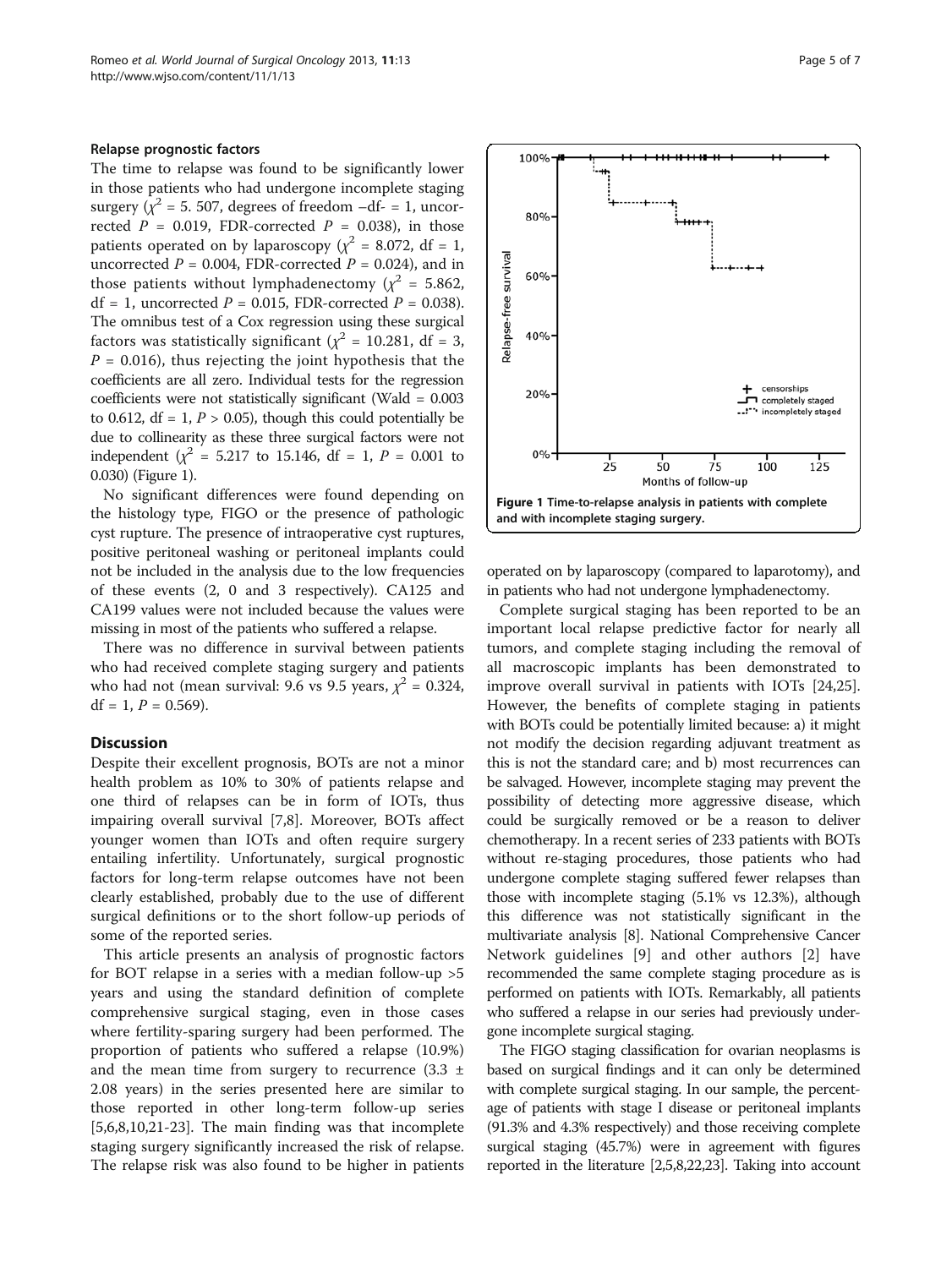the number of stage I cases among patients in this series with incomplete surgery, a significant number of BOTs that had been diagnosed as stage I should be better defined as presumed stage I. This study suggests that a higher number of complete staging procedures might result in detecting more cases with peritoneal implants and thus, that the incidence of stage I tumors in the literature might be slightly overestimated. The fact that a significant number of relapses appear in the peritoneum reinforce this idea [[3,5,8,23](#page-6-0)]. The five relapses in our sample occurred for presumed stage I patients: the peritoneal ones were invasive while two of the three patients who had relapses in the remaining adnexes had borderline histology. The three patients with adnexes-confined relapse were free of disease in the follow-up, while the two patients who suffered an extra-ovarian relapse were not. This is concordant with the study of Wu et al., in which nearly all invasive relapses occurred in the peritoneum, while most relapses with BOT histology occurred in the adnexes [\[8\]](#page-6-0). We hypothesize that complete surgical staging could minimize peritoneal and invasive relapse.

In our series, relapse risk was also found to be significantly higher in patients who had not undergone lymphadenectomy. It must be noted, however, that this association may be confounded by the fact that lymphadenectomies were usually performed in the context of complete staging and laparotomy, an association that might reflect the everyday work at gynecologic services until the late 1990s, when the number of systematic lymphadenectomies began to decline for patients with BOTs [[26](#page-6-0)]. Indeed, lymphadenectomy is no longer recommended for BOT treatment because lymph node positivity has not been proved to affect overall survival when adjusted for FIGO staging, as reported in published retrospective series or analyses of large databases [\[18,27-29\]](#page-6-0).

Laparotomy was also associated with decreased risk of relapse. However, this association could again be related to the accrual period (1992 to 2002), as laparotomy was the selected approach in 87% of cases. Nowadays, surgeons have improved their laparoscopy skills and a complete staging procedure with lower morbidity is feasible with this approach, although the frequency of understaging and cyst ruptures still remains high with this technique [\[2,22,23\]](#page-6-0). In our series, intraoperative cyst ruptures seemed more frequent in women operated on by laparoscopy (16.7%) than in those operated on by laparotomy (4.5%), like the percentages reported in 2005 by Fauvet et al. [\[22](#page-6-0)]. Of interest, this group found the same relapse rate between patients who had undergone laparotomy or laparoscopy [[22\]](#page-6-0).

Some limitations of this study must be highlighted. First, its sample size was relatively small, a condition which may have reduced the power to detect relationships between relapse incidence and factors other than surgery,

such as FIGO staging. However, the small sample size also implies that the relationships detected between relapse incidence and surgical factors should probably be very strong. Second, the low numbers in some subgroups precluded the exploration of some of the potential prognostic factors such as baseline serum markers at diagnosis, intraoperative cyst rupture, peritoneal washings and the presence of implants. Fortunately, the FIGO stage may indirectly include the effects of some of these factors. Third, the three surgical factors analyzed (type of surgery, surgical approach and performance of lymphadenectomy) were not independent ( $\chi^2$  = 5.217 to 15.146, df = 1, P = 0.001 to 0.030), so it cannot be ruled out which one or ones might be truly related to relapses and which might not. However, incompleteness of surgery may probably be the main relapse risk factor, since: a) lymphadenectomy is not considered to be a relevant prognostic factor for BOT; b) the relationship between laparotomy and completeness of staging procedures could be explained by the insufficient laparoscopic skills during the 1992 to 2002 period; and c) all patients suffering relapses in our series were incompletely staged. Finally, as mentioned earlier, this study could not separately assess the influence of fertility-sparing surgery in the prognosis of BOT.

## Conclusions

In summary, this study, though small, stresses the importance of complete staging of BOTs in order to prevent peritoneal relapse, some of which may be invasive. Moreover, complete staging enables clinicians to discover the presence of invasive implants, which may be an indication of the need for adjuvant chemotherapy. Based on the findings of this study, we suggest performing complete comprehensive staging surgery in patients diagnosed with BOT. In young patients who desire to preserve their fertility, as well as sparing the uterus and one ovary, we would suggest carefully exploring the abdominal cavity and considering peritoneal abdominal staging surgery.

Further investigations are encouraged in order to better clarify the specific roles of the different predictive factors for relapse in long-term follow-ups (>5 years).

#### Abbreviations

BOT: Borderline ovarian tumor; FDR: False discovery rate; FIGO: International Federation of Gynecology and Obstetrics; IOT: Invasive ovarian tumor.

#### Competing interests

The authors have no competing interests to declare.

#### Authors' contributions

The authors' contributions were as follows: MR and JR designed the study; MR and FP retrieved the data; MR and JR conducted the statistical analyses. All of the authors were involved in drafting the manuscript or critically revising it and gave final approval of the version to be published. All authors read and approved the final manuscript.